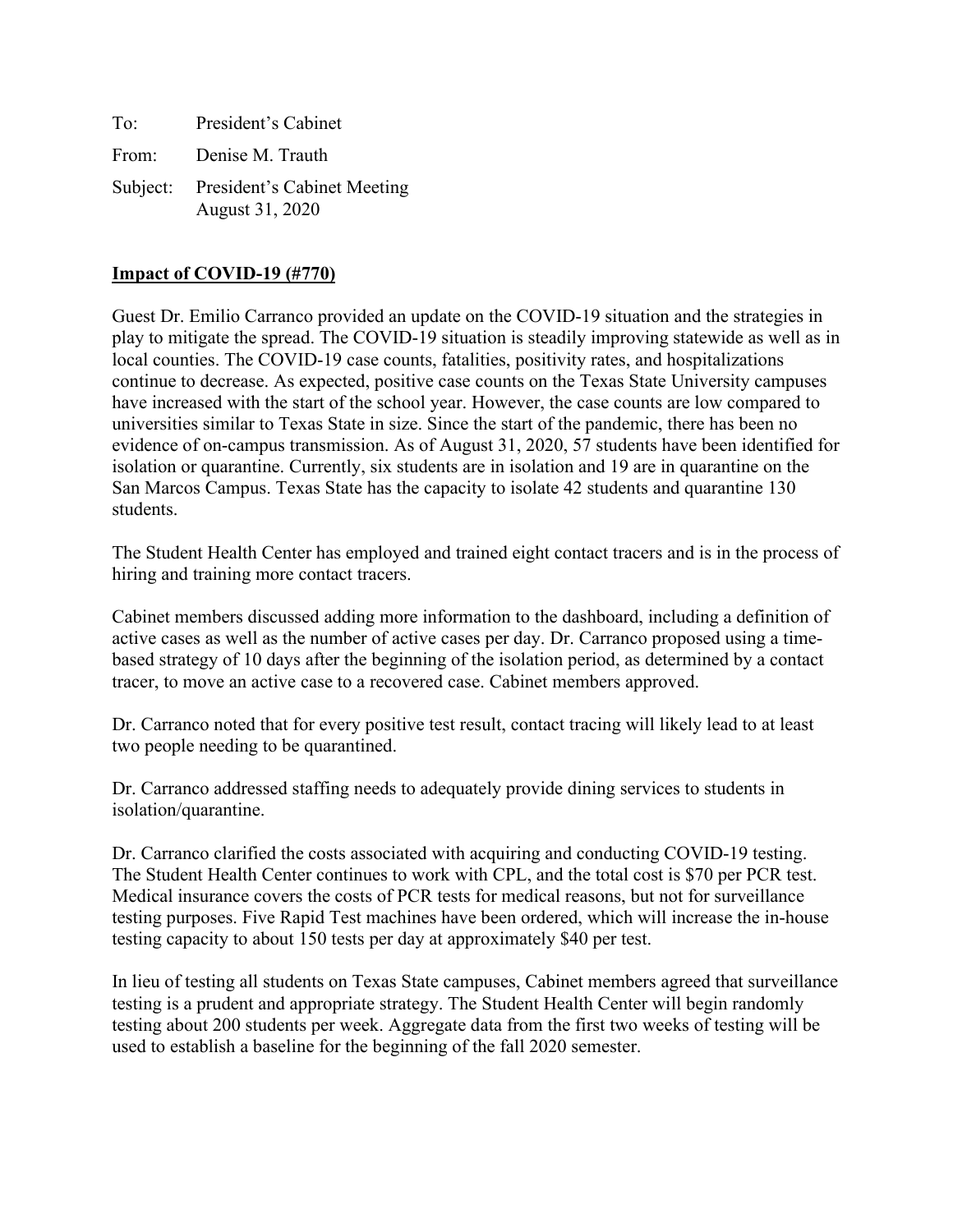Dr. Carranco announced that Abbott has developed a more affordable rapid antigen test that is expected to be available to institutions of higher education in about one month. PCR tests are timely, expensive, not broadly available, and very sensitive (i.e., identifying someone as positive though they are no longer infectious). Antigen tests will detect a person who is infectious at \$5 per test. When the Antigen tests becomes available, Cabinet members agreed that the tests will be a viable option for the Department of Athletics, the Child Development Center, and surveillance testing.

Dr. Carranco discussed sewage testing. This form of testing continues to evolve. It is a presence indicator and does not indicate magnitude. Cabinet members discussed its practicality and efficacy. Perhaps once available, Antigen testing can supplement sewage testing. At this time, sewage testing is not practical since PCR testing of an entire residence hall will take several days to get results. At this time, Cabinet members agreed that surveillance testing is a better approach than sewage testing.

Contact tracing has determined that COVID-19 is spreading as a result of social gatherings. In an abundance of caution, Dr. Cavitt will ramp up education efforts by reinforcing mask wearing when guests visit residence hall rooms. Dr. Carranco asked that prior to the Labor Day holiday a message be sent to faculty, staff, and students, reminding them to apply Texas State's health and safety measures at home as well as out in the community.

Dr. Cavitt and Mr. Algoe reported that UPD and SMPD are working together to address large student gatherings off campus. UPD has reached out to the Hays County Sheriff's Department to work together to address large social gatherings outside of the San Marcos city limits. Students in violation of state and local orders related to COVID-19 will be referred to student justice. Dr. Cavitt's team is currently investigating one report of a registered organization in violation of Texas State health and safety measures.

Contact tracing is leading to quarantine of close contacts in the classroom. Students, who are quarantined as defined by the close contact rule of more than 15 minutes, are displeased.

Dr. Carranco reported a lag between students being notified by email of a positive test and being contacted by a contact tracer. When a student tests positive for COVID-19 at the Student Health Center, the student receives an email immediately. Currently, the email does not include a calculated isolation/quarantine period. Students typically forward the email to professors prior to being contacted by contact tracers, leaving professors confused and unsure as to what to do. Contact tracers then follow-up; sometimes, it takes a few hours. The Roadmap needs to include a description of this process and the reason for the delay.

In the event that a student, who is unaware they had COVID-19 attended class, the Registrar will move classes, then, let the home department and faculty, who are impacted by the relocation, know. The classroom will be closed for the rest of the day.

Mr. Algoe announced that Mr. Edie Harvey is replacing Mr. Gordon Green in the Department of Facilities Management.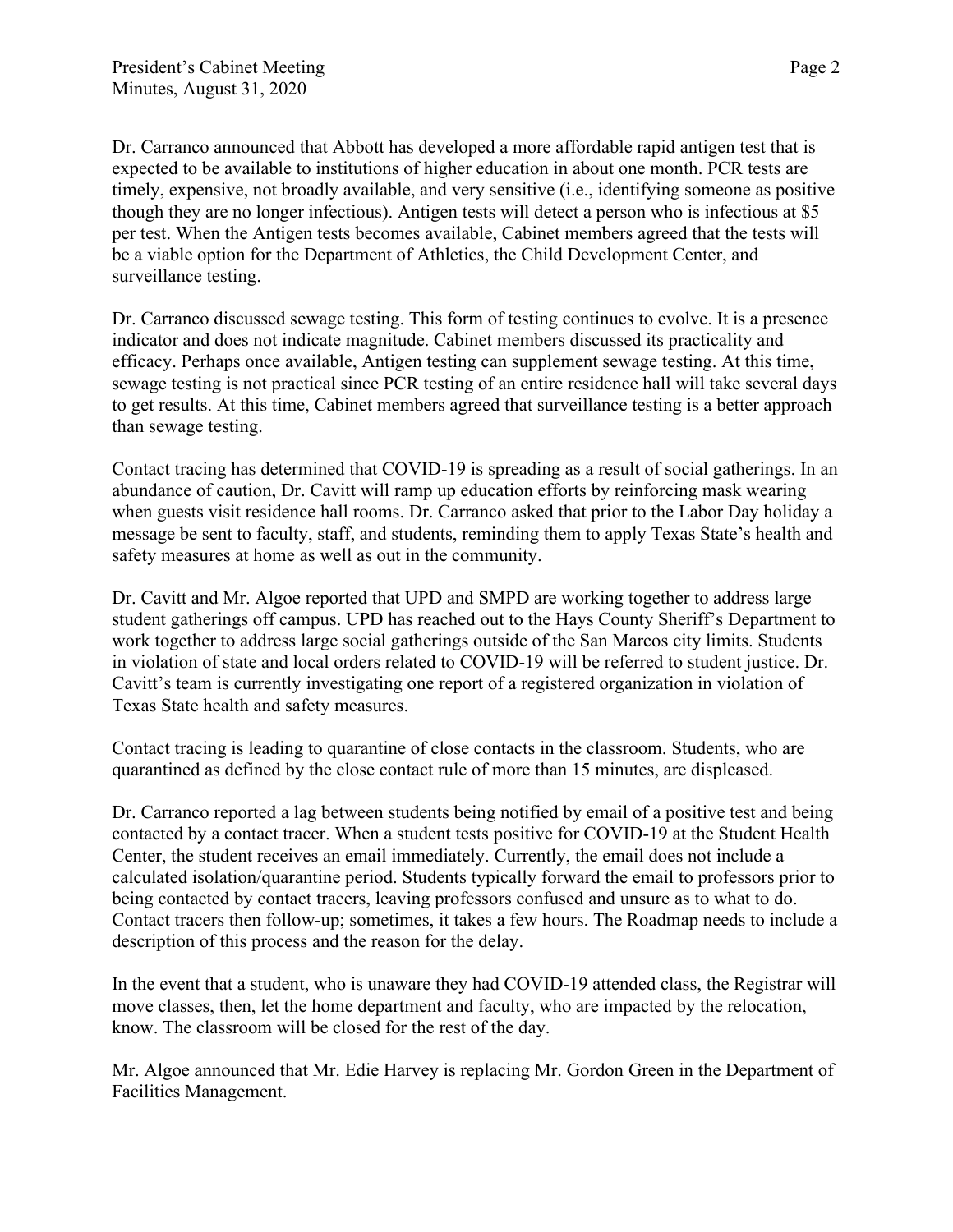Cabinet members discussed inaccurate social media posts about Sterry Hall. Staff in the Department of Residential Life will send Sterry Hall residents a letter clarifying that some students who have been identified as close contacts are quarantined in Sterry Hall, but no students who have tested positive for COVID-19 and in isolation are living in Sterry Hall. Dr. Carranco clarified that a person who is in quarantine is not infected and the likelihood of them becoming infected is low.

Mr. Algoe discussed filtration systems that have been placed in classrooms and some offices.

## **Enrollment Management (#9)**

Provost Bourgeois and guest Mr. Gary Ray provided a weekly update on fall 2020 enrollment. Compared to fall 2019, overall headcount is 37,948, which is down one percent (-390 students); undergraduate headcount is 33,601, which is down 2.1 percent (-715 students); graduate headcount is 4,346, which is up 8.1 percent (+324 students); new masters students is 1,388, which is up 23.7 percent (+266 students); undergraduate readmits is 792, which is up 10 percent  $(+76)$ ; fall withdrawals are 1,561, which is up 17 percent  $(+231)$ ; international enrollment is 505, which is down 7.8 percent (-43 students); and student credit hour (SCH) production is 458,409, which is down 1.7 percent  $(-7,877 \text{ SCHs})$ .

Data from the 2020 EAB National College Bound Parents Poll indicates that regarding their child's future college experience, parents are most anxious about the cost, debt incurred, and scholarship availability; and parents are willing to pay more for schools with: strong studentsuccess support, a safe and secure campus environment, and a track record of successful job placement of graduates.

Mr. Ray highlighted the success of new programs. Launched in 2019, the Bachelor of Science in Civil Engineering currently has 232 majors and Health Science has 288 majors. Launched in 2020, the Bachelor of Arts in Religious Studies currently has four majors, the Bachelor of Science in Public Health and Promotion has 111 majors, the Master of Science in Quantitative Finance and Economics has 13 majors, the Master of Science in Construction Management has 15 majors, the Master of Science in Data Analytics and Information Systems has 66 majors, and the Masters of Science in Marketing Research and Analysis has 41 majors.

Guest Mr. Elias Martinez gave an update on social media trends, with engagement primarily centered around music classes taking place outdoors, students quarantined in parts of Sterry Hall, and students physically returning to the campuses.

#### **Naming of Residence Halls**

Dr. Lloyd continued the discussion on naming of residence halls. President Trauth discussed the formation of a naming task force.